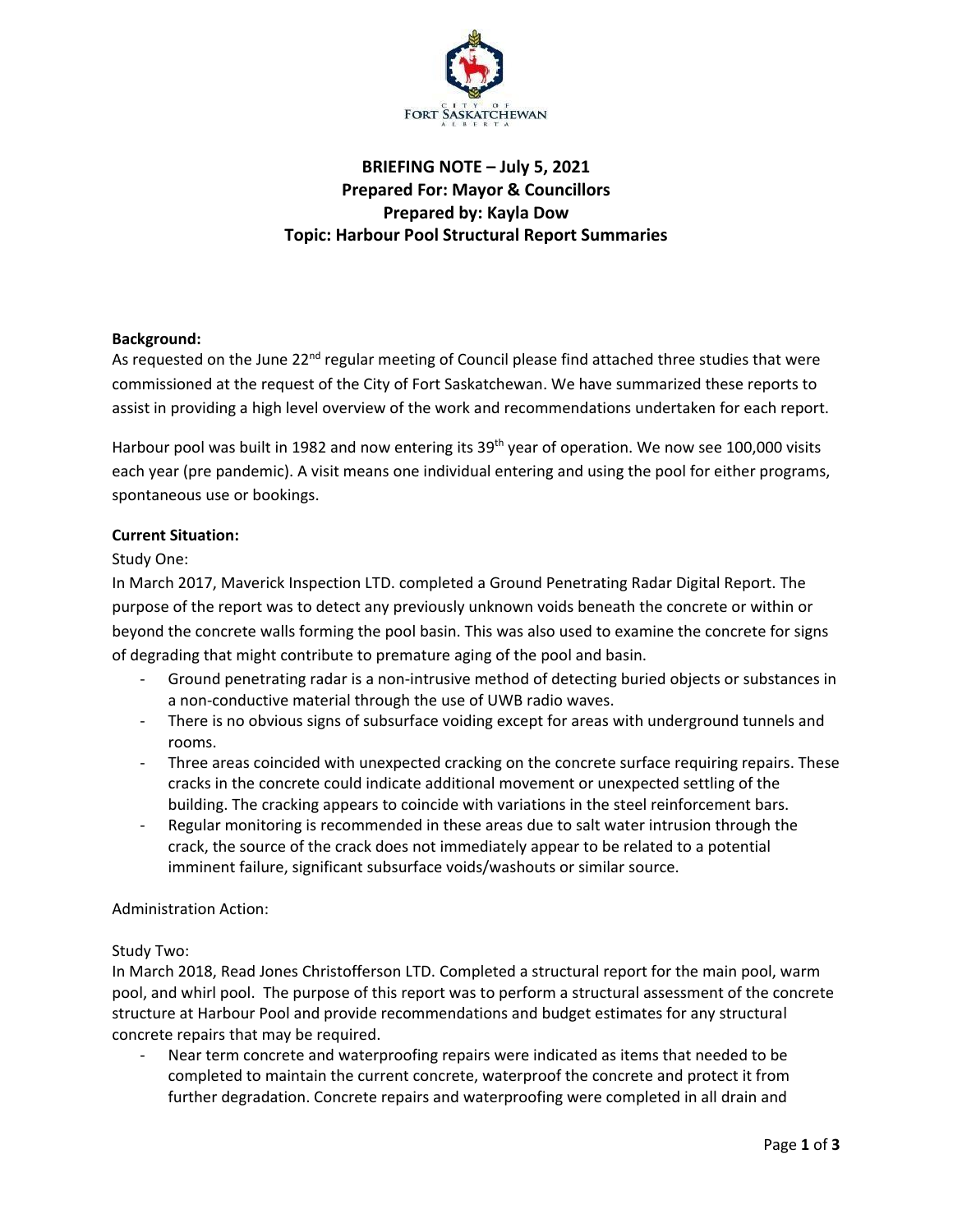

skimmer valves in the pool basin, gutter tracking in front of the main pool entrance, mechanical room main floor flooring, pump room floor and walls, and all pool filter tanks.  $\blacksquare$  There may be additional costs for repairs required that are not evident until the tiles are removed. There is no way to estimate the damage to existing structure until the tiles are removed from the deck and the pool basins. Tiles are not anticipated to be removed but continually re grouted and checked—this piece is in there because if the modernization does get put back in for 2025 the tiles on deck and in the pool basins will be fully removed and replaced. This is why that I initially had the budget info in there. This point can be removed but I think that it is important to note to indicate that the concrete is not in pristine shape.

# Report three:

In addition to the pool structural report, RJC LTD completed additional testing on the pool deck and in the basin during the shutdown in January 2019 due to the pool being drained. The purpose of this study was to determine the current extent of chloride content in the concrete and the condition of the underlying concrete structure in areas of debonded tiles on the Main Pool, Warm Pool and Whirl Pool deck areas, and in areas of parging on the dry side of the pool wall.

- Chloride Ion Content testing was completed and the results are summarized in the report. The findings indicate the threshold limit has been exceeded at four test locations, and is approaching threshold at eight locations.
- There was concrete delamination due to the corrosion of steel reinforcement and concrete spalling was identified in expansion joints. The existing reinforcement is experiencing significant signs of corrosion. (This sounds super serious is it?) We have repaired the concrete, re-tiled and re-grouted which allowed for waterproofing of these areas that were exposed during testing, or that showed signs of degradation to allow for movement of the tiles over the expansion joint while still protecting the concrete from water.
- There are areas of un-bonded grout at the expansion joint.
- There is cracking in the suspended slab and there is staining directly below the surface crack that indicates moisture penetration through tile and grout finishes, and through the structure at this location.
- Concrete spalling appears to be the result of differential movement at an existing expansion joint in the slab-on-grade structure.
- The levels of contamination indicate that the existing tile and grout system does not appear to be providing adequate protection for the structure from chloride contamination.
- Waterproofing and detailing of joint locations to allow for movement has been completed to minimize the penetration and deterioration of the tile finishes, but this is not a permanent fix and will continue to need to be done regularly as the building naturally shifts and moves.

### **Summary:**

Structural studies of the pool basin and the surrounding deck have indicated that the pool basin and concrete are aging, and there are areas of concern. Since 2017 we have had 3 studies that have given us details of the current state of our structure and it is indicated that there are areas that are degrading and parging. Two out of the three studies pulled up tiles in specific areas of the deck and basin to determine if there was significant damage. Until all tiles are pulled up to re-tile the deck and basin there is no way to determine the extent of damage that is occurring to the structure of the basin and surrounding concrete. These pool studies completed are dating back to 2017-2019 and our mechanical